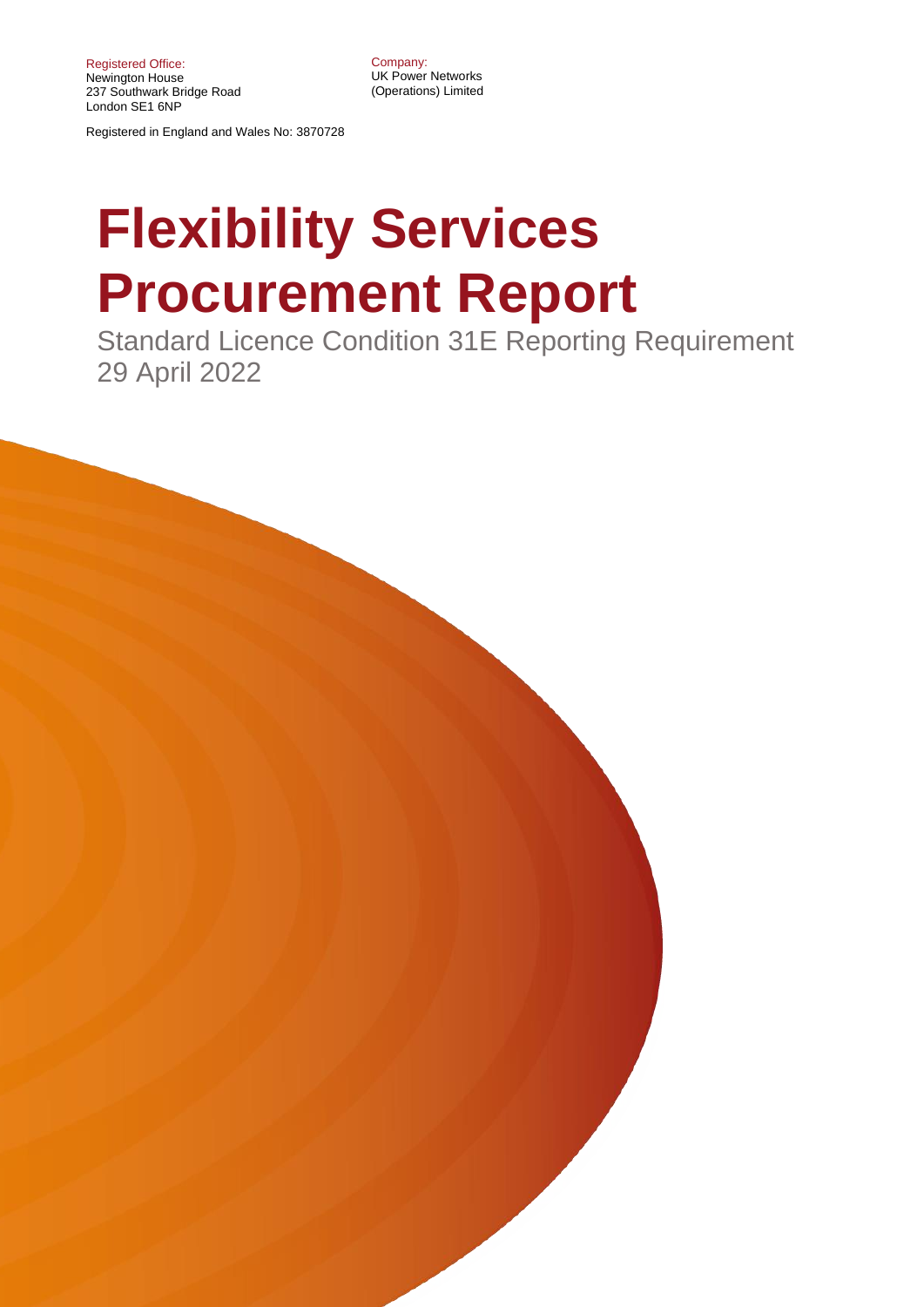**UK**<br>Power Networks Delivering your electricity

#### **Contents**

| 1. |                                                                   |  |  |  |
|----|-------------------------------------------------------------------|--|--|--|
|    |                                                                   |  |  |  |
|    |                                                                   |  |  |  |
|    |                                                                   |  |  |  |
|    |                                                                   |  |  |  |
| 2. |                                                                   |  |  |  |
|    | Comparison of procured MW for use and dispatched MWh in 2021/22 7 |  |  |  |
|    | Comparison of tendered and contracted MW in our 2021 tender 9     |  |  |  |
|    |                                                                   |  |  |  |
|    |                                                                   |  |  |  |
| 3. |                                                                   |  |  |  |
|    |                                                                   |  |  |  |
| 4. |                                                                   |  |  |  |
|    | Determining the level of flexibility services we required  15     |  |  |  |
|    | Ensuring flexibility services were the most economic solution  15 |  |  |  |
|    |                                                                   |  |  |  |
| 5. |                                                                   |  |  |  |
| 6. |                                                                   |  |  |  |
|    |                                                                   |  |  |  |
|    |                                                                   |  |  |  |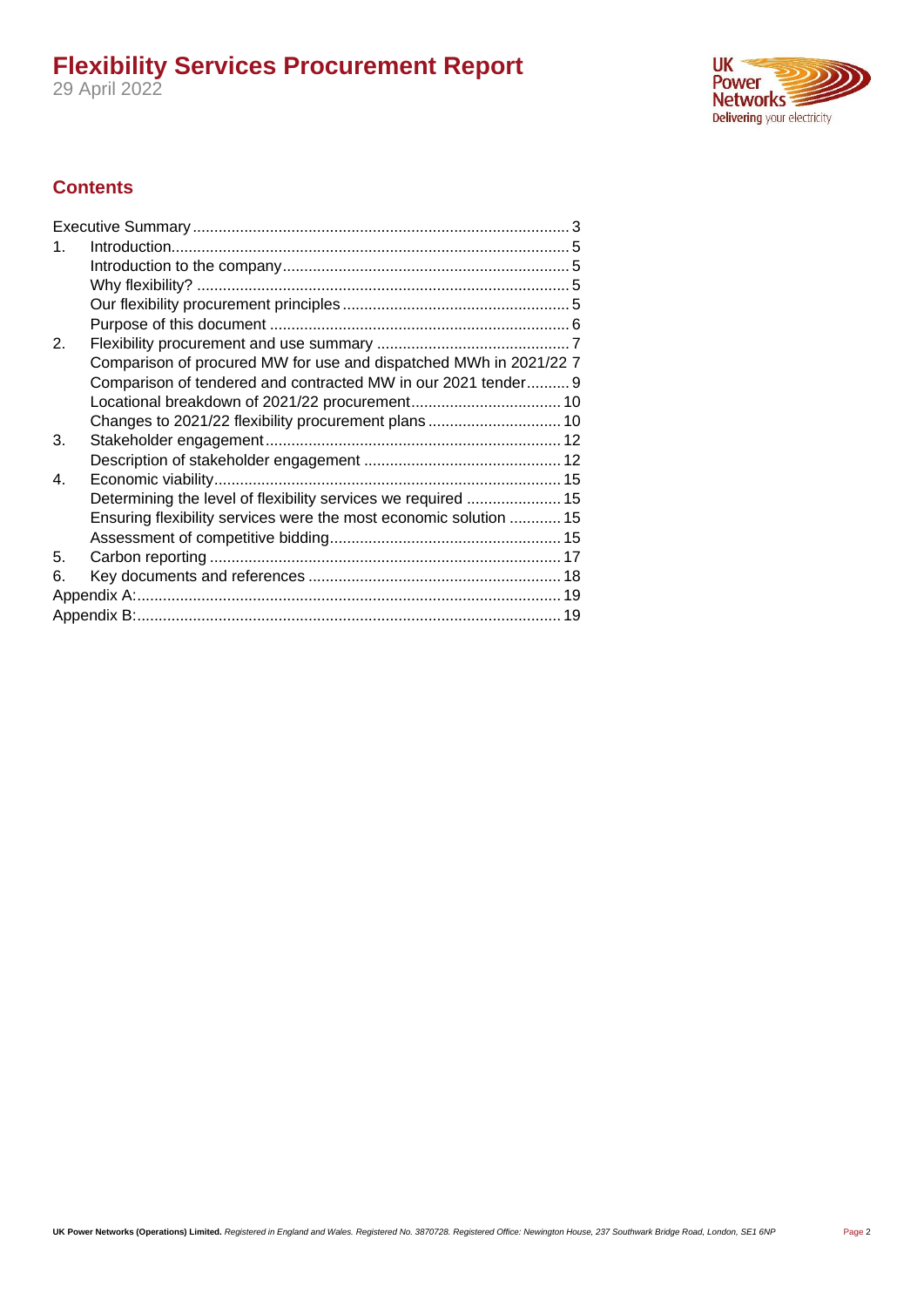

#### <span id="page-2-0"></span>**Executive Summary**

We are the UK's biggest electricity distributor delivering power to over 8.4 million homes and businesses across London, the East and South East of England. We keep the lights on across 29,250 square kilometres, serving 19 million people from Cromer in the east to Brighton on the South Coast.

We set out in our Future Smart consultation<sup>1</sup> in 2017 our strategy to introduce customer flexibility as an alternative option to network upgrades. In 2018, we were the first DNO to publish a Flexibility Roadmap<sup>2</sup> that describes how we will develop flexibility markets. We were also the first DNO to commit to market testing all of our HV and EHV reinforcement before we invest in any new assets<sup>3</sup>, subsequently we were also the first DNO to tender for LV needs.

Flexibility is a critical tool in enabling net zero at lowest cost for the customers we serve.

This Procurement Report document describes the types of flexibility we procured and dispatched in the 2021/22 regulatory year.

Key highlights contained in this document:

- **Flexibility procurement and use summary**: Section 2 summarises the volumes we have procured in previous tenders for use in 2021/22 and compares these against dispatch volumes in the same period. While we have observed some significant volume attrition in moving from the contracting phase to dispatch, we are pleased to report that we achieved our first full year of dispatching flexibility. Furthermore, we describe the results of our most successful tender to date, which delivered over 300MW of flexibility contracts. We expect to see continued growth in both procured and dispatched volumes in future years as we tender for more flexible capacity and more existing contracts become operational.
- **Stakeholder engagement**: Section 3 describes how we have engaged with flexibility providers to improve the market design and processes and increase participation. We engaged with Electric Vehicle (EV) flexibility providers to design and implement an EV-specific baselining methodology using findings from our Shift innovation project. We will review this methodology in the next regulatory year to ensure that we are inclusive of this important Net Zero technology. We coordinated with the National Grid Electricity System Operator (ESO) through the Regional Development Programme (RDP) which has to date enabled c. 1GW of DER capacity to connect to our network. We expanded the scope to cover East Anglia where we are co-designing new approaches to accommodate the connection of high volumes of electricity storage. We began discovery work for our enduring market platform requirements, engaging one-to-one with flexibility service providers to understand their challenges and how we can increase participation in local markets. Key themes included alignment with ESO and wholesale opportunities, building confidence in the longevity of requirements and transparent performance rules.
- **Economic viability**: Section 4 describes key assessments we undertook as part of the 2021 tender process to ensure economic procurement and dispatch. We discuss how we determined the levels of flexibility we tendered and how these link to the Distribution Future Energy Scenarios (DFES) and Network Development Plan (NDP). We describe the site-specific Cost-Benefit Analysis (CBA) we carried out, aligning with the Electricity Network Association (ENA) Common Evaluation Methodology (CEM)<sup>4</sup>, and signpost the CBA results which we have been publishing to the market for all our tenders since 2019. We describe our commitment to competition in flexibility procurement and dispatch, and provide a detailed worked example of our bid assessment methodology.
- **Carbon reporting**: Section 5 provides an estimate of carbon emissions from our dispatch activities in the 2021/22 period. We have based our methodology on best available literature on the carbon impact of DSO

<sup>1</sup> <http://futuresmart.ukpowernetworks.co.uk/>

<sup>2</sup> <http://futuresmart.ukpowernetworks.co.uk/wp-content/themes/ukpnfuturesmart/assets/pdf/futuresmart-flexibility-roadmap.pdf>

<sup>&</sup>lt;sup>3</sup> Please see p. 5 of our Flexibility Roadmap.

<sup>&</sup>lt;sup>4</sup> The CEM is a framework to deliver consistency in how DNOs evaluate network investment options and ensure network operators conduct procurement in an open and transparent manner. More details here: [Common Evaluation Methodology and Tool.](https://www.energynetworks.org/assets/images/Resource%20library/ON21-WS1A-P1%20Common%20Evaluation%20Methodology%20(CEM)%20v2.0%20%20(14%20Jan%202022).pdf)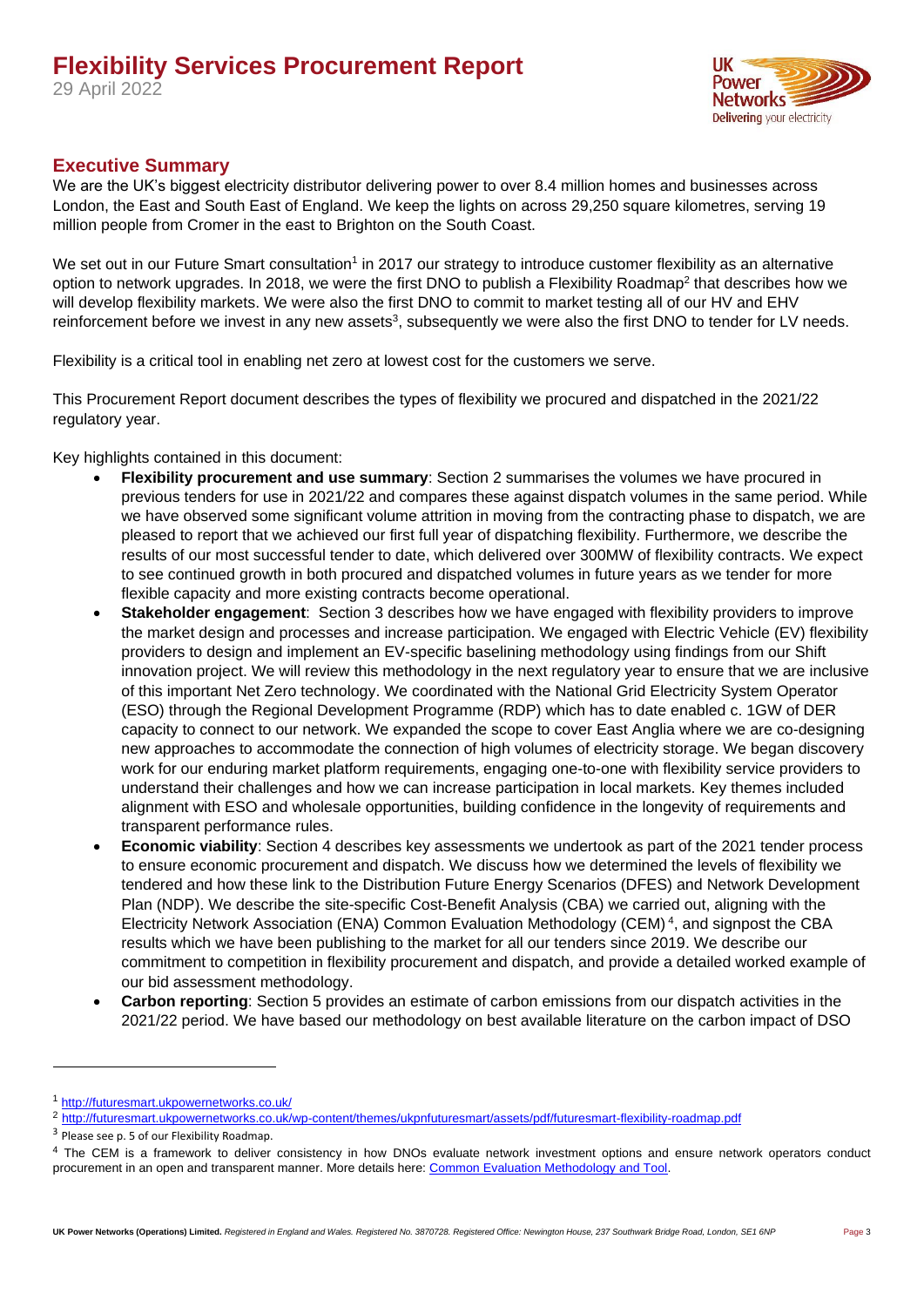

flexibility services, and are leading on the development of an industry-wide, standard methodology for calculating carbon impacts through the Open Networks project, Product 7, for next year's report.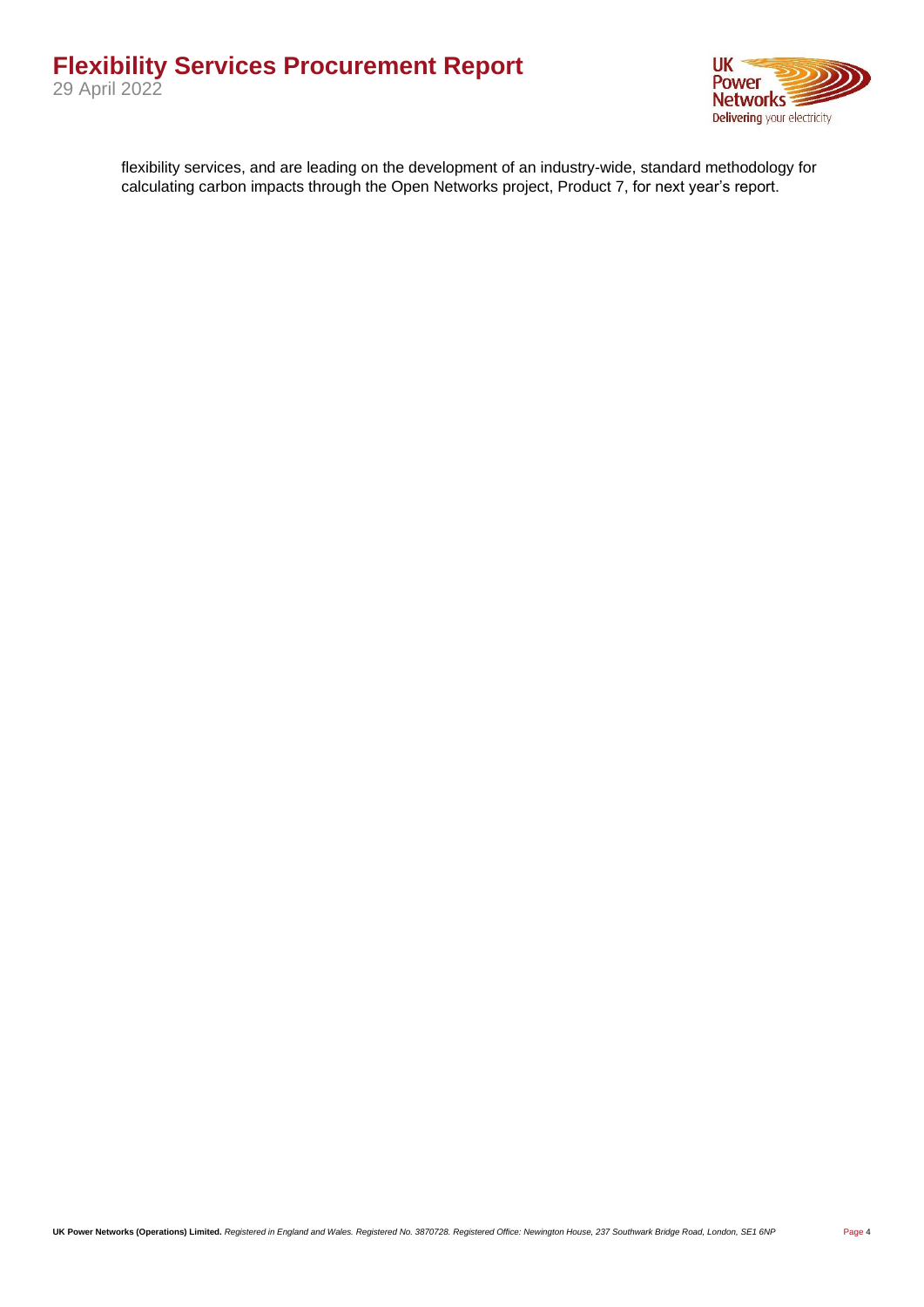29 April 2022



#### <span id="page-4-0"></span>**1. Introduction**

#### <span id="page-4-1"></span>**Introduction to the company**

We are the UK's biggest electricity distributor delivering power to over 8.4 million homes and businesses across London, the East and South East of England. We keep the lights on across 29,250 square kilometres, serving 19 million people from Cromer in the east to Brighton on the South Coast.

The nature of our business means we are responsible for keeping the lights on, safely and sustainably, and caring for our customers, especially those in the most vulnerable circumstances across our communities. Our key responsibilities include:

- Maintaining the safety and reliability of our electricity networks by doing no harm to people and places and making sure power cuts are as rare and short as possible;
- Taking care of the environment by reducing the environmental impact of our operations and enabling the country's transition to Net Zero carbon emissions;
- Meeting our customers' evolving needs by improving existing services and shaping new ones;
- Going above and beyond for our communities by ensuring we remain legitimate and responsible in the eyes of our customers;
- Supporting our customers in vulnerable circumstances and ensure they are not left behind during the complex energy transition.

Our vision is of a dynamic distribution system, with electricity demand and supply flexing in response to distributionlevel conditions and wider market signals. We expect to see market based solutions incentivising customers to utilise available network capacity efficiently, being supplemented with traditional network investment that results in the lowest costs for consumers overall. This will lead to a smarter and more highly utilised distribution network, with faster and cheaper access for DERs facilitating the transition to Net Zero.

Our DSO strategy represents an ambitious programme to facilitate the delivery of Net Zero at lowest cost. A key role of the DSO will be the development of flexibility markets. In our RIIO-ED2 Business Plan<sup>5</sup>, we made a commitment to a Flexibility First strategy through which we committed to market testing all future network needs for non-network asset solutions.

#### <span id="page-4-2"></span>**Why flexibility?**

Using customer flexibility is one of our five key DSO priorities as outlined in our DSO strategy<sup>6</sup> and will allow us to manage planning, network development and operations in a more economic and efficient way. DSO ancillary services sit at the core of the DSO evolution as specified in the Ofgem RIIO-ED2 Sector Specific Methodology Consultation:

*"DNOs must actively develop markets to enable and appropriately reward DER to provide services, including distribution non-frequency ancillary services (DSO ancillary services), to efficiently manage their network."*

#### <span id="page-4-3"></span>**Our flexibility procurement principles**

Our approach to flexibility procurement is rooted in the following core principles:

• Transparency: we have led the way with the publication of key tender information since 2019. This has included making our tender documentation openly accessible on our website and publishing granular competition results<sup>7</sup>.

<sup>5</sup> <https://ed2.ukpowernetworks.co.uk/#business-plan>

<sup>&</sup>lt;sup>6</sup> Future Smart Consultation - <https://smartgrid.ukpowernetworks.co.uk/>

<sup>7</sup> Post Tender Report - <https://smartgrid.ukpowernetworks.co.uk/wp-content/uploads/2021/06/Flexibility-Post-Tender-Report-Bids-Feb-2021.xlsx>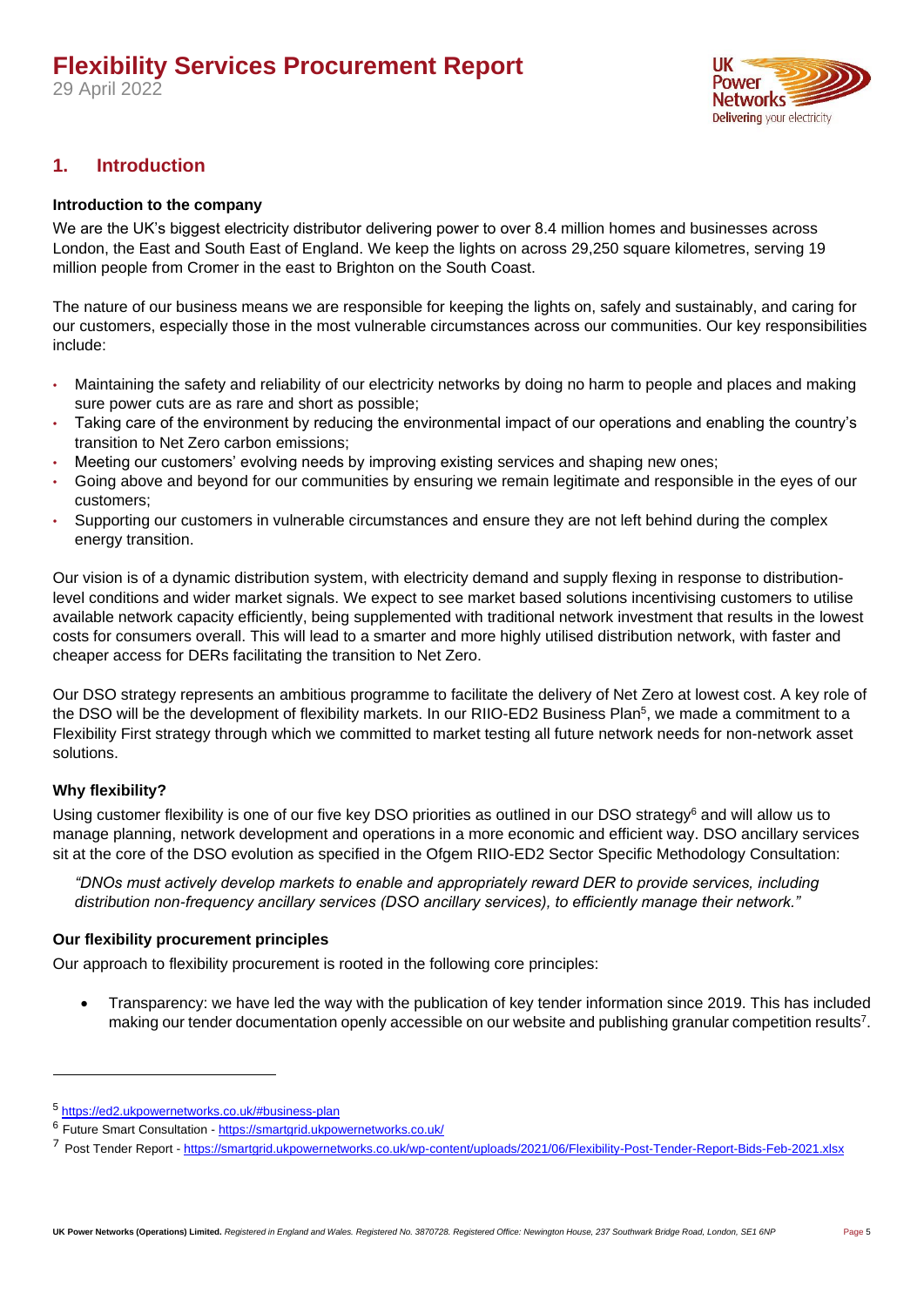

- Co-design: we are committed to working with the market to develop flexibility services which deliver on the priorities of flexibility providers.
- Enabling the market: in these early stages of market development, we understand the importance of removing unnecessary barriers to participation and the benefits of adopting a pragmatic approach with flexibility providers.
- Cooperation: we coordinate with other DNOs and the ESO to promote standardisation and consistency across UK and Ireland flexibility markets and work towards future markets which deliver efficient whole system outcomes.

#### <span id="page-5-0"></span>**Purpose of this document**

This document is one of three key reporting tools required under SLC31E of the electricity distribution licence for the 'Procurement and use of Distribution Flexibility Services'. SLC31E was implemented in December 2020 and transposes in to the GB regulatory framework Article 32 of the Clean Energy for all Europeans Package. This procurement report sets out:

- 1. What flexibility we tendered, contracted and dispatched in the 2021/22 regulatory period including information on service types, volumes and carbon impacts; and
- 2. How we complied with the licence condition by demonstrating transparency of flexibility procurement and use, and coordination across industry participants.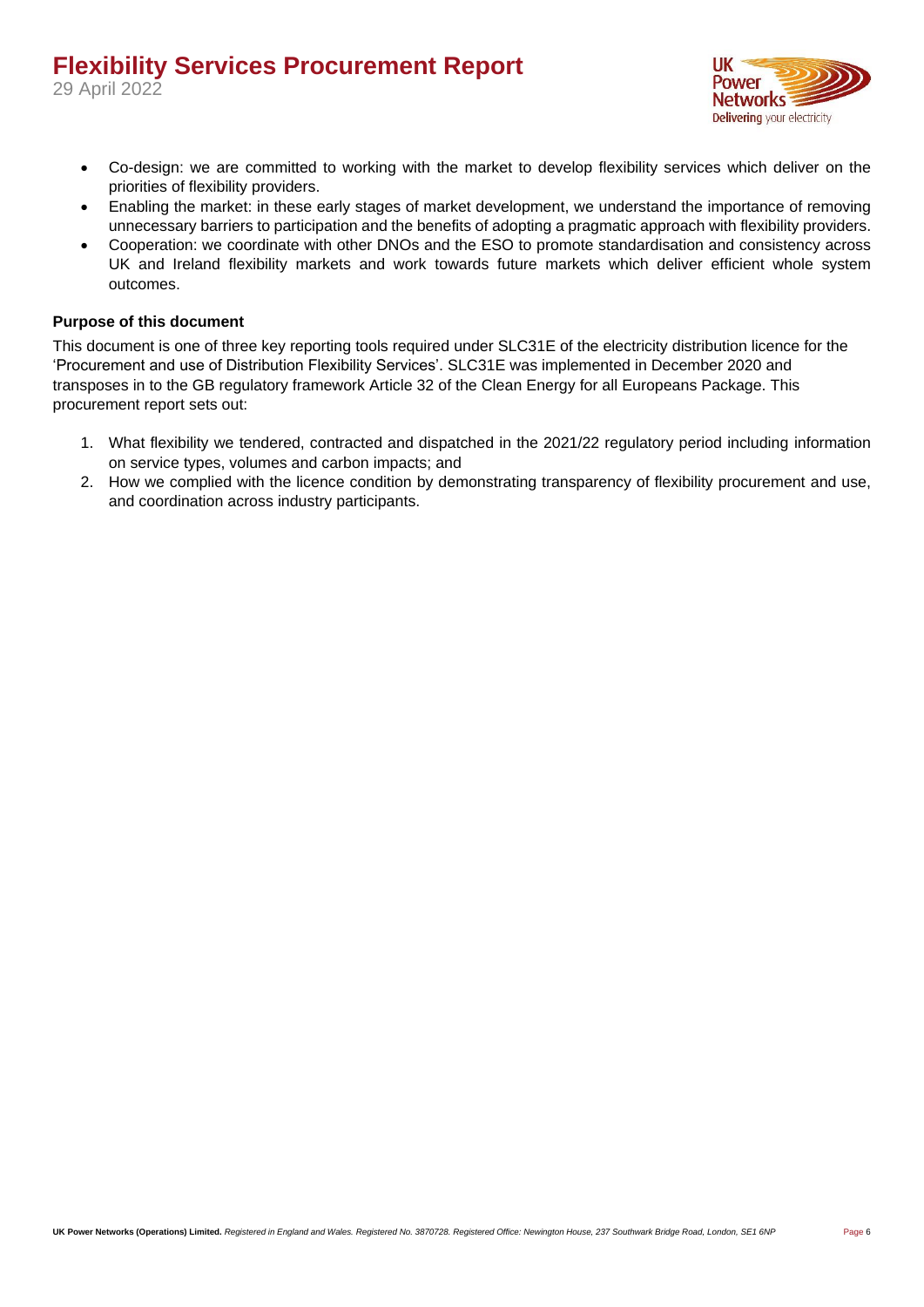29 April 2022



#### <span id="page-6-0"></span>**2. Flexibility procurement and use summary**

In this section, we provide a high-level summary of our procurement and dispatch activities in 2021/22 along with supporting commentary. More granular information can be found in Appendix A, Supporting Data spreadsheet.

#### <span id="page-6-1"></span>**Comparison of procured MW for use and dispatched MWh in 2021/22**

[Figure](#page-6-2) 1 illustrates flexibility volumes we procured for use in 2021/22, primarily through our most recent 2021 tender and 2020 tender. We show the evolution of volumes through different stages of procurement: bidding, award and operation. Furthermore, we show the energy volumes we dispatched in 2021/22 under each product. Note that [Figure](#page-6-2) [1](#page-6-2) presents all MW capacity bid in or contracted to deliver in 2021/22 across all our tenders to date, to facilitate comparison with MWh volumes dispatched in 2021/22. This contrasts with Appendix A which focuses on procurement activities in the 2021/22 period. As such, MW capacities presented there relate to competitions held within 2021/22 only.



Figure 1: MW procured for use in 2021/22 and MWh dispatched

<span id="page-6-2"></span>We are pleased to report that we started dispatching flexibility services in earnest in 2021/22 with a total of 308MWh delivered by flexibility providers from a total of 34MW of operational contracts. This has been driven by the strong pipeline of contracted capacity from our tenders as well as the support we provided to contracted flexibility providers. We understand the challenges that flexibility providers have faced in delivering their solutions, particularly during the pandemic. Therefore, we have taken a pragmatic approach when monitoring contractual milestones, giving providers time to get their solutions ready rather than penalising them or terminating contracts. During the delivery phase, we allow both e-mail and API dispatch which ensures that we are inclusive of different types of flexibility provider. We dispatched providers pre-fault during peak periods under the Secure and Dynamic services. We expect to significantly increase dispatch volumes in regulatory year 2022/23 as outlined in our LC31E Procurement Statement.

While market developments have been promising, we face challenges in translating contracted flexibility into operational contracts ready for dispatch. One of the key drivers for this is the locational nature of flexibility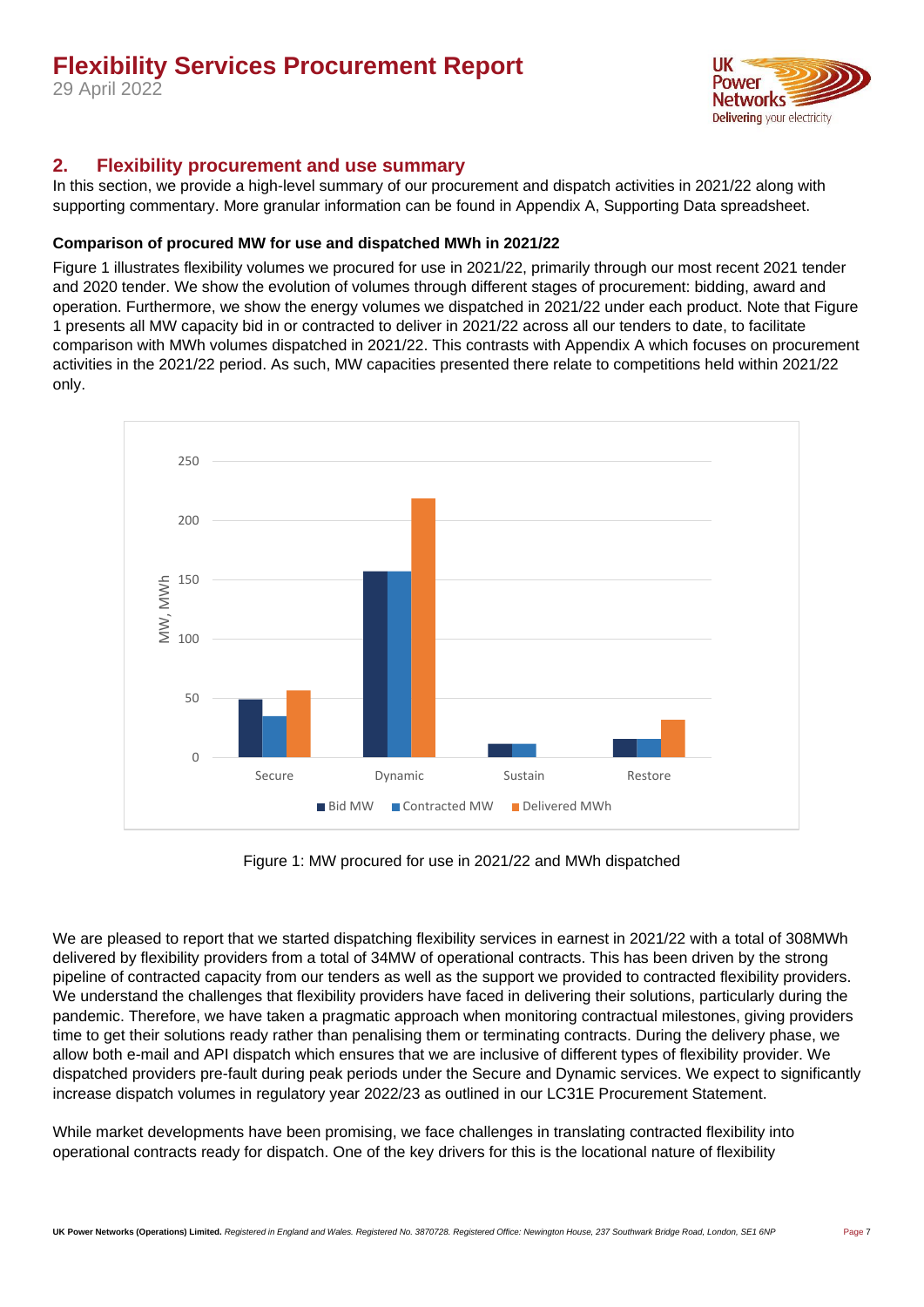

requirements. Where there is insufficient existing flexibility in a flexibility zone, we rely on planned solutions which come with development risks such as financing or customer recruitment risks. These factors are particularly acute for the Sustain product which we are procuring to help manage constraints on LV substations. These substations typically serve limited numbers of customers and therefore have small associated constraint zones and present significant challenges for aggregators trying to recruit flexibility from a limited pool of customers. Another factor is that customer uptake of EVs may have been slower than aggregator forecasts. This translates to lower than expected EV flexibility volumes but also indicates that EV demand growth remains moderate, thus delaying the onset of network constraints. As such, contract delays are non-critical at this point in time and we expect to see flexibility volumes pick up in line with EV demand growth in future, helping us to mitigate constraints when they do arise.

We also note that our policy of no penalties other than lost revenues, supportive of delivering high volumes of participation by lowering barriers to entry, could also be reducing the incentive to deliver. Similarly, in particular constraint zones where flexibility budgets are limited, for example due to a relatively inexpensive reinforcement counterfactual, providers may not be sufficiently incentivised to deliver against commitments.

We are taking the following actions to address delay and non-delivery risks:

- We have developed our contract monitoring processes;
- We are reviewing over procurement factors on tendered flexibility volumes based on experience of contract drop-off;
- We are evolving our pre-qualification requirements to filter our high risk flexibility projects;
- We are considering financial penalties for providers who do not deliver against commitments;
- We are developing services and engagement strategies to capture more existing flexibility where it is present, including generation, storage and demand side flexibility;
- Developing our decision making processes as part of establishing the DSO to assess whether to retest the market or proceed with reinforcement where market illiquidity or non-delivery is apparent.

Before implementing any of these measures, we must balance the need for more robust delivery against creating barriers to participation. Noting that we are looking to incentivise new flexibility business models, especially where existing flexibility is limited, we are aware that overly onerous conditions on participation could limit market development.

We had 220MW of flexibility under contract for delivery in 2021/22 which compares with 35MW contracted for 2020/21. This rapid growth has been driven by our recent tenders in 2021 and 2020 where we made concerted efforts to develop the market. Our 2021 tender was our most expansive to date; we tendered 138 sites across all voltage levels of our network, from EHV down to LV, with a total requirement of 387MW. We increased the range of products available to market, tendering Secure, Dynamic and Sustain services to match the range of flexibility business models adopted by the market. We adapted our eligibility criteria to facilitate residential flexibility by reducing the capacity threshold for participation to 10kW. Furthermore, we worked with EV flexibility providers to develop an EV-specific baselining methodology using findings from our Shift innovation project. This is an example of our commitment to facilitating key Net Zero technologies and our inclusive approach which has helped us contract with a wide range of technologies overall.

Overall, we had highest volumes contracted for use and dispatched in 2021/22 under the Dynamic service. This follows from the larger volumes we tendered under the Dynamic product compared to other products, particularly in the 2021 tender to cover our high load growth forecast scenario (see Section 4). Furthermore, we introduced the Dynamic product to our recent tenders in response to market feedback in favour of closer to real-time services. The significant volumes we have procured under this product demonstrates the effectiveness of our collaboration with the market.

The Restore volumes consist of a single 16MW contract with an existing gas-fired generation asset in the Sheerness area. Restore is a post-fault service, as there have not been any faults on that network the dispatch shown is for a proving test.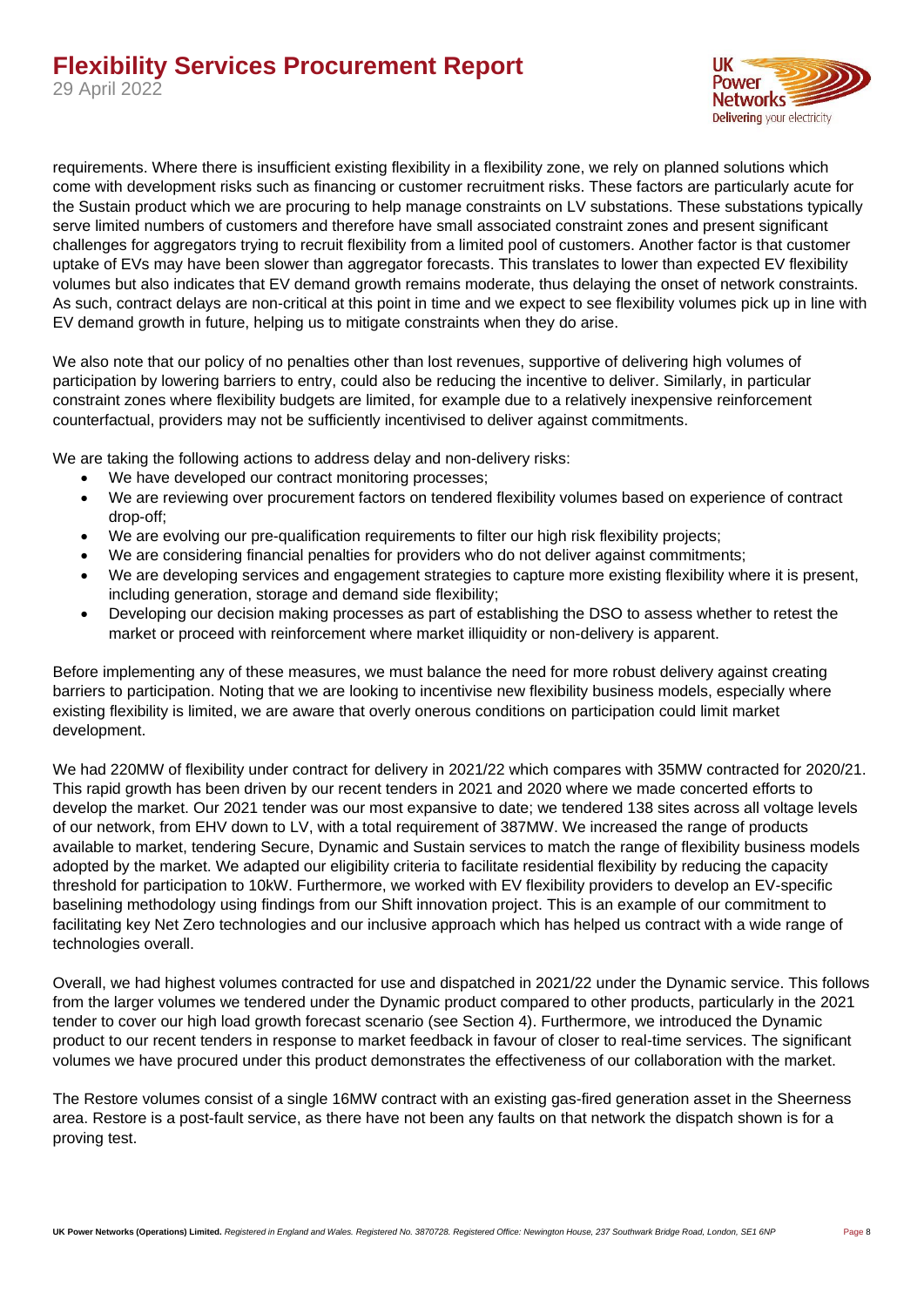29 April 2022



#### <span id="page-8-0"></span>**Comparison of tendered and contracted MW in our 2021 tender**

[Figure 2](#page-8-1) compares the volumes tendered with the volumes contracted in 2021/22 split between competitions<sup>8</sup> where we met our volume needs and where we did not. The 2021 tender was a multi-year tender; [Figure 2](#page-8-1) presents peak volumes across the years.



Figure 2: Tendered MW and contracted MW in the 2021 tender

<span id="page-8-1"></span>We were able to meet our requirements across 81 out of 230 competitions (35%). This compares favourably with 18 out of 115 competitions (15%) in our April 2020 tender. This was driven by high levels of participation, particularly from EV aggregators. We were able to over procure to some degree at most of these sites. This was made possible by efficiencies delivered by our competitive tender process under the Secure service and the non-firm nature of the Dynamic and Sustain services.

We had unfulfilled needs at the remaining 149 competitions. The majority of unfulfilled needs were under Dynamic competitions. We set requirements for the Dynamic service based on our high load growth forecast scenario. This scenario represents a rapid transition to a Net Zero economy with high rates of electrification. In contrast, we procured Secure/Sustain against the base forecast scenario. The requirements were therefore typically higher under the Dynamic competitions and so requirements were more challenging to meet. With the Secure/Sustain competitions covering a base level of load growth and the uncertainty of high load growth materialising, we were comfortable with unfulfilled volumes under the Dynamic product, especially given the possibility of retendering in future.

Other factors which contributed to unfulfilled volumes include the localised nature of flexibility requirements which can reduce the opportunity to contract with sufficient volumes of flexibility. Furthermore, the overall revenue opportunity may not be sufficiently high to attract planned solutions at all locations. The size of the flexibility budget at a given location, and therefore the available revenue opportunity, is ultimately driven by how expensive the reinforcement counterfactual is. This can vary significantly between different locations.

<sup>&</sup>lt;sup>8</sup> We held competitions per flexibility zone per product type. We provide more details in Section 4.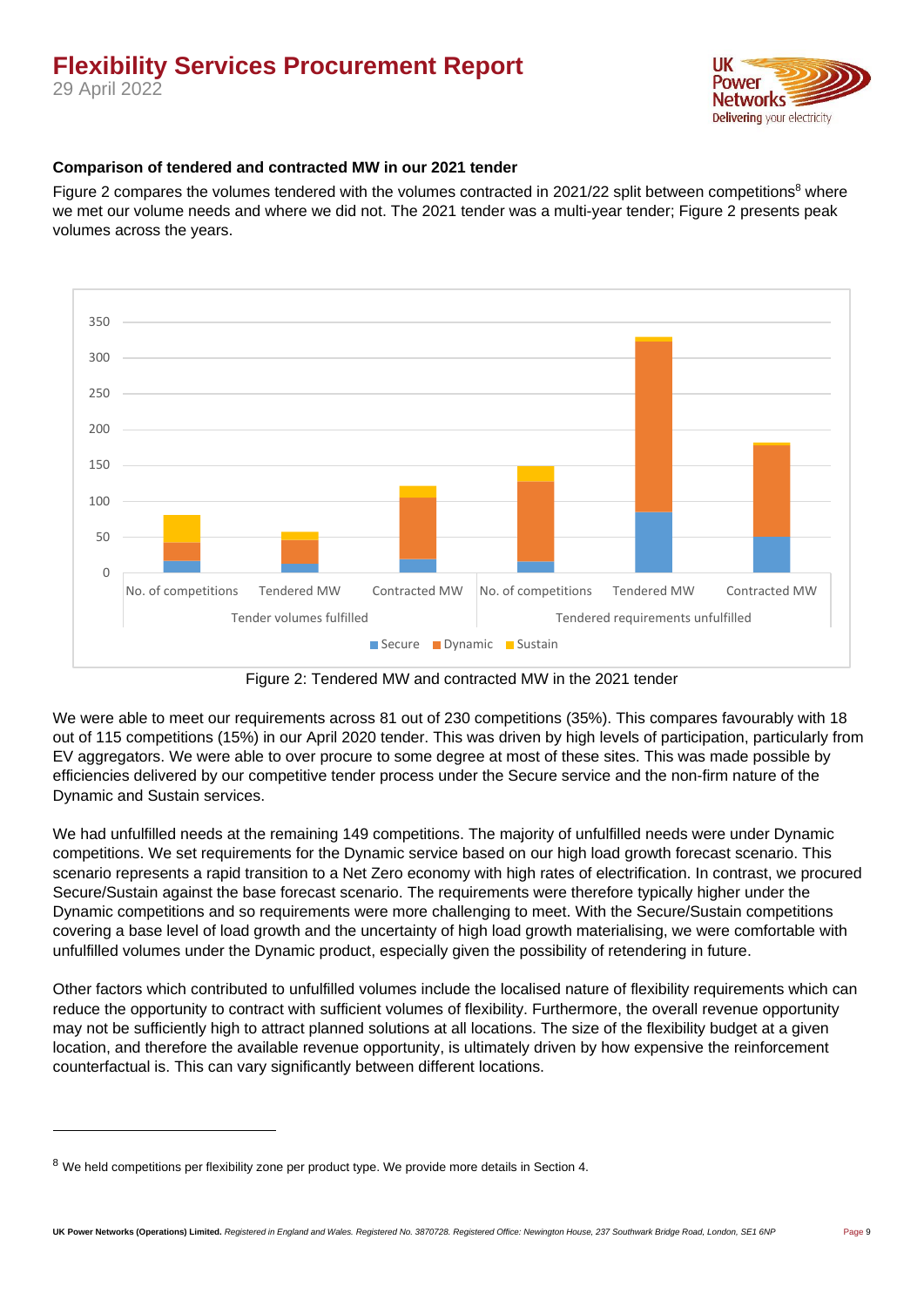

#### <span id="page-9-0"></span>**Locational breakdown of 2021/22 procurement**

We became the first DNO to launch an Open Data Portal**<sup>9</sup>** in November 2021, showing our commitment to improving transparency and quality of network data for our stakeholders. We published our Post Tender Report on the Open Data Portal<sup>10</sup>. As shown in [Figure 3,](#page-10-0) stakeholders can visualise our flexibility procurement activities on a map and can access a granular breakdown of tender results by location and product type. Furthermore, stakeholders can overlay other UK Power Networks data sets onto the Post Tender Report, such as the Embedded Capacity Register. We believe that this ability to combine and visualise multiple data sets will promote participation and innovation in flexibility markets.

We have also created an interactive map which provides a geographical summary of volumes tendered and contracted in 2021/22 across the Secure, Dynamic and Sustain products**<sup>11</sup>**. Note that the map presents postcode areas which are either wholly contained within a flexibility zone or partially overlap with one.

#### <span id="page-9-1"></span>**Changes to 2021/22 flexibility procurement plans**

In our 2021 Procurement Statement, we described plans to run two tenders in 2021/22 with the second tender largely retendering the same zones from the first tender. Given the success of our first tender, which delivered over 300MW of contracted flexibility, and the assessment of latest network requirements as described earlier, we decided to reprioritise in favour of onboarding contracted flexibility providers as well as long term initiatives critical to our DSO strategy:

- We began discovery work for our enduring market platform requirements. We conducted one-to-one interviews with existing and potential flexibility providers to understand what is working well, their challenges and how we can increase participation in local markets. We believe that a dynamic Distribution Market Platform will be integral to the effective operation of the distribution system during RIIO-ED2, and we intend to channel all of our system needs through such a platform – including forward tenders for flexibility services and running day-ahead and within-day markets.
- We ran three Expressions of Interest for outage needs which resulted in a Restore contract with a 16MW asset in the Sheerness area. We see the development of new applications for flexibility to develop the market and deliver efficient solutions as a key function of the DSO.

<sup>9</sup> <https://www.ukpowernetworks.co.uk/open-data-portal>

<sup>10</sup> [https://ukpowernetworks.opendatasoft.com/explore/dataset/flexibility-post-tender-report/information/?disjunctive.competition\\_date](https://ukpowernetworks.opendatasoft.com/explore/dataset/flexibility-post-tender-report/information/?disjunctive.competition_date)

<sup>11</sup> [https://ukpn-rss.shinyapps.io/2021-22\\_Flexibility\\_Procurement/](https://ukpn-rss.shinyapps.io/2021-22_Flexibility_Procurement/)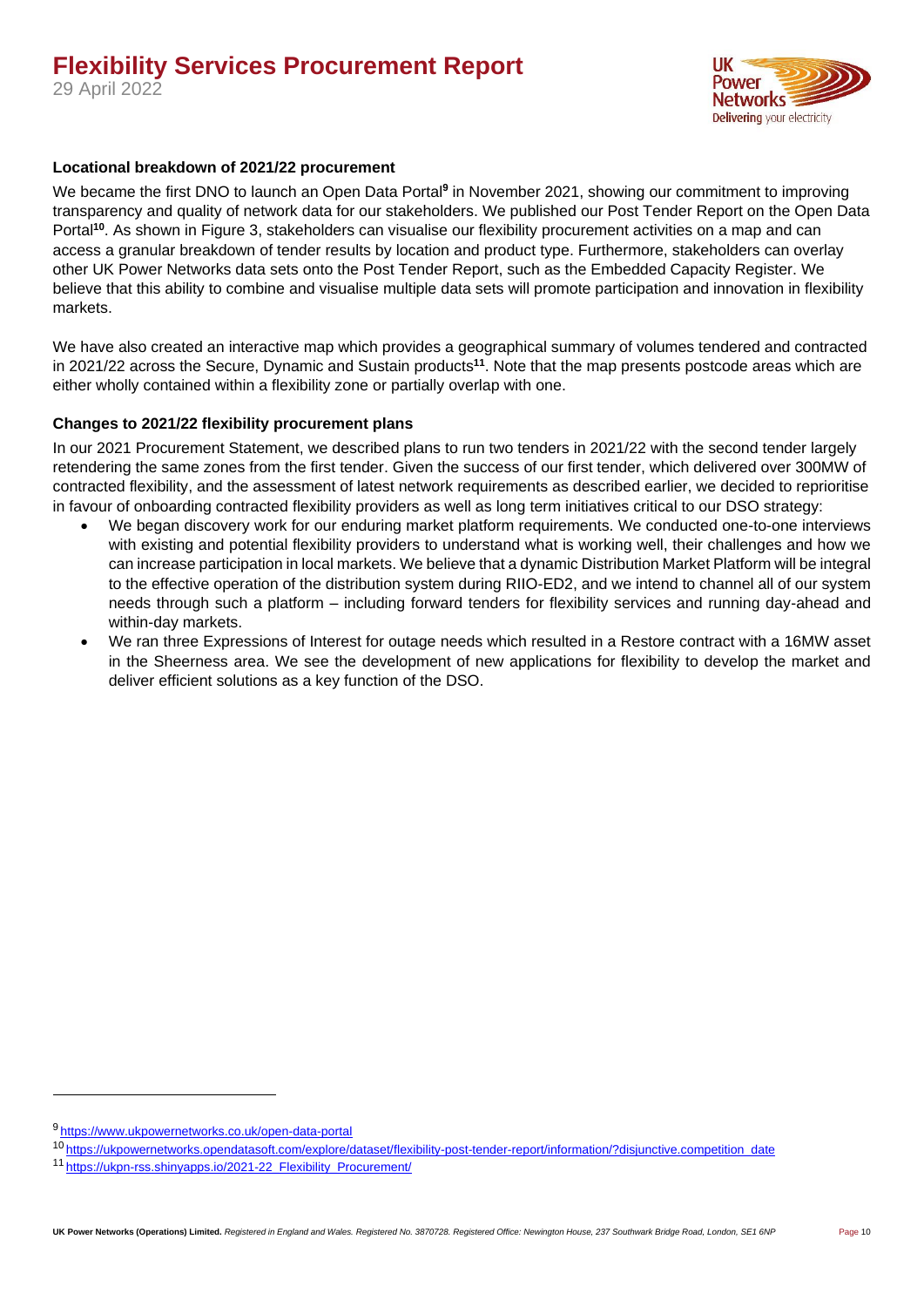29 April 2022



<span id="page-10-0"></span>

Figure 3: 2021 Post Tender Report on the Open Data Portal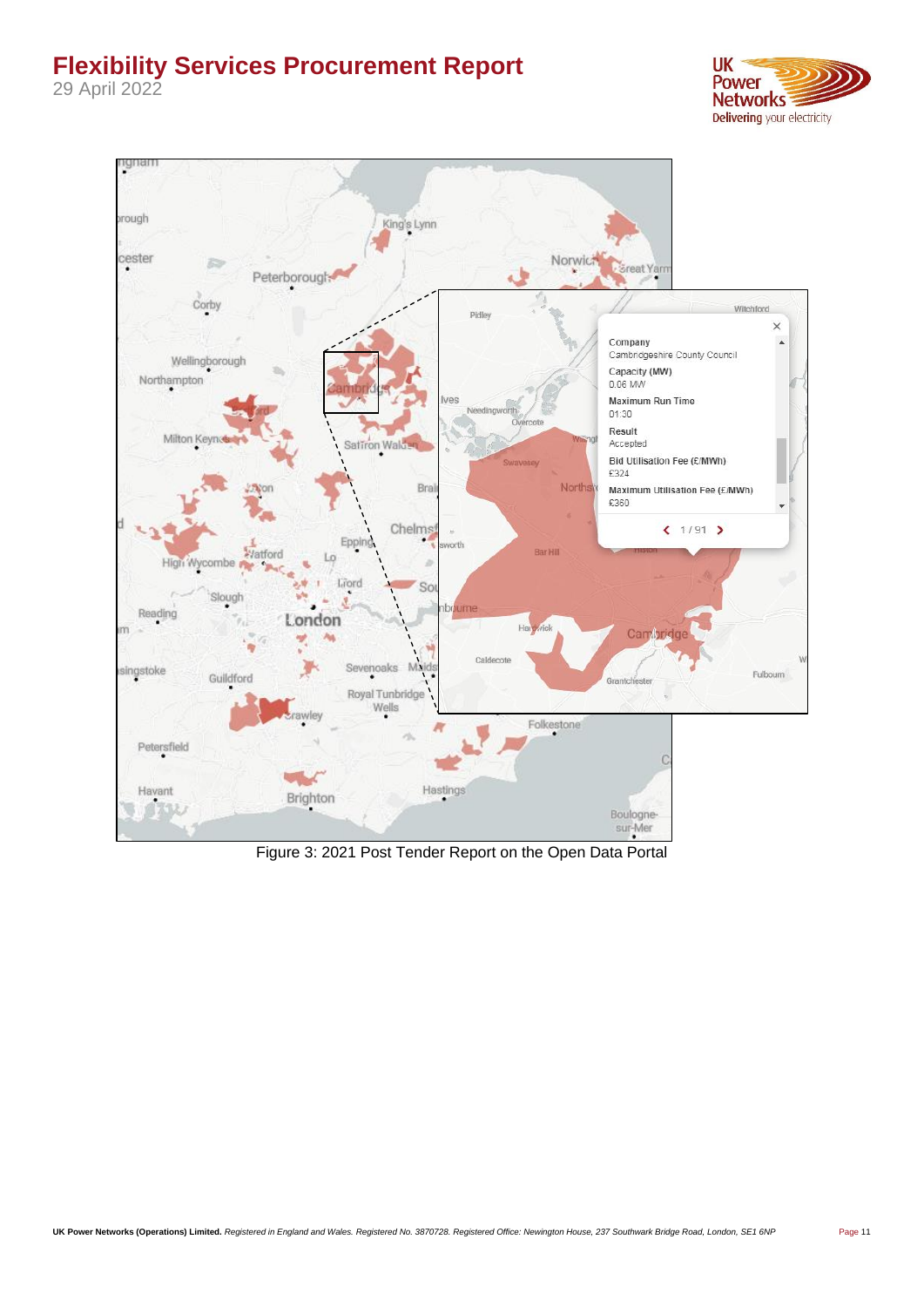ШK Power **Networks** Delivering your electricity

#### <span id="page-11-0"></span>**3. Stakeholder engagement**

Stakeholder engagement is crucial to the growth of the flexibility marketplace, to maximise participation in our tenders and assist with co-design of products and services. During 2021/22, we spoke with a wide and varied audience, including, but not limited to DER developers/owners, electricity heating consumers, a hydro plant operator and energy users. We continued to work with other DNOs and the ESO to establish standardised approaches for the procurement and utilisation of flexibility, thus creating an open and accessible market which delivers optimal whole system outcomes for the end consumer.

#### <span id="page-11-1"></span>**Description of stakeholder engagement**

We will continue to engage with flexibility providers, customers, and interested stakeholders though multiple channels:

- *Flexibility Forum<sup>12</sup>*: Our last summer forum was held online in June 2021 attended by over 70 companies where we announced the results from our February 2021 tender. Webinar attendees were invited to give their feedback, fostering a collaborative approach to flexibility market design. In particular, there was a strong appetite for closer to real-time services<sup>13</sup> which we are addressing through our tenders (see [Table 1\)](#page-12-0).
- *Surgeries and bilateral meetings*: We offered dedicated bilateral meetings with interested providers throughout the year and during the Pre-Qualification phase we helped providers prepare for the tenders. In 2021/22, we held 42 surgeries or bilateral meetings with 28 companies and over 40 individuals. These meetings also provide an important opportunity to hear direct feedback on how we can improve flexibility services (see [Table 1](#page-12-0) for a summary of the feedback we received).
- **Flexibility Mailing list<sup>14</sup>:** We kept flexibility providers and other stakeholders updated on flexibility services and tender activities through our mailing list, which has over 360 stakeholders subscribed.
- *Industry events*: We attended and presented at industry conferences and workshops organised by third parties. During 2021, we presented flexibility services at events hosted by Chartered Institution Building Services Engineers (CIBSE), The Carbon Trust and Aurora.
- *Biannual Connections and DER Forums<sup>15</sup>*: These forums cater for our connections and DER customers where we cover a wide range of topics including Flexibility Services. We welcomed 40 customers at our most recent Connections and DER Forums in March 2022.
- **Incentive on Connections Engagement (ICE)<sup>17</sup>:** We engaged with the wide and varied range of customers looking to connect to our networks and develop products and services that meet their needs through our ICE initiatives. Our work plan was developed through extensive stakeholder engagement over a 12 month period which included customer forums, scrutiny panels, customer surgeries and one-to-one meetings.
- Market Platform: In addition to the regular stakeholder engagement that we do with our market platform partner, Piclo, we began discovery work for our future market platform requirements. We conducted one-to-one interviews with existing and potential flexibility providers to understand what is working well, their challenges and how we can increase participation in local markets. We investigated opportunities to align flexibility services with wholesale and ESO markets, many of which are traded day ahead. There is a clear opportunity for improvement and this aligns with our RIIO-ED2 intent to procure a portion of our requirements closer to real-time. We also heard the importance of continuing to reduce up-front barriers to participation, and of giving flexibility providers confidence that any time and resource they spend to enable participation in our flexibility markets is no-regrets for the future. A number of flexibility providers participating in ESO services raised the importance of clear testing and performance management rules, particularly as stacking services becomes more common. Flexibility provider perspectives are a critical input to the scope and design of our future market platform and we will continue this engagement throughout 2022/23.

<sup>&</sup>lt;sup>12</sup> Summer forum slides in the events section - <https://smartgrid.ukpowernetworks.co.uk/flexibility-hub/>

<sup>&</sup>lt;sup>13</sup> We asked 'If you were to participate in one of our future services, which one would you prefer? We received 17 responses: Generation constraint management =  $4$ , Close to real time flex services = 10, Restore service = 2, Reactive power (voltage support) = 1

<sup>&</sup>lt;sup>14</sup> Providers can sign up to the Flexibility Mailing list by contacting the Flexibility Mailbox (*flexibility@ukpowernetworks.co.uk*).

<sup>&</sup>lt;sup>15</sup> Connection and DER forum slides - <https://www.ukpowernetworks.co.uk/engaging-with-our-connections-customers>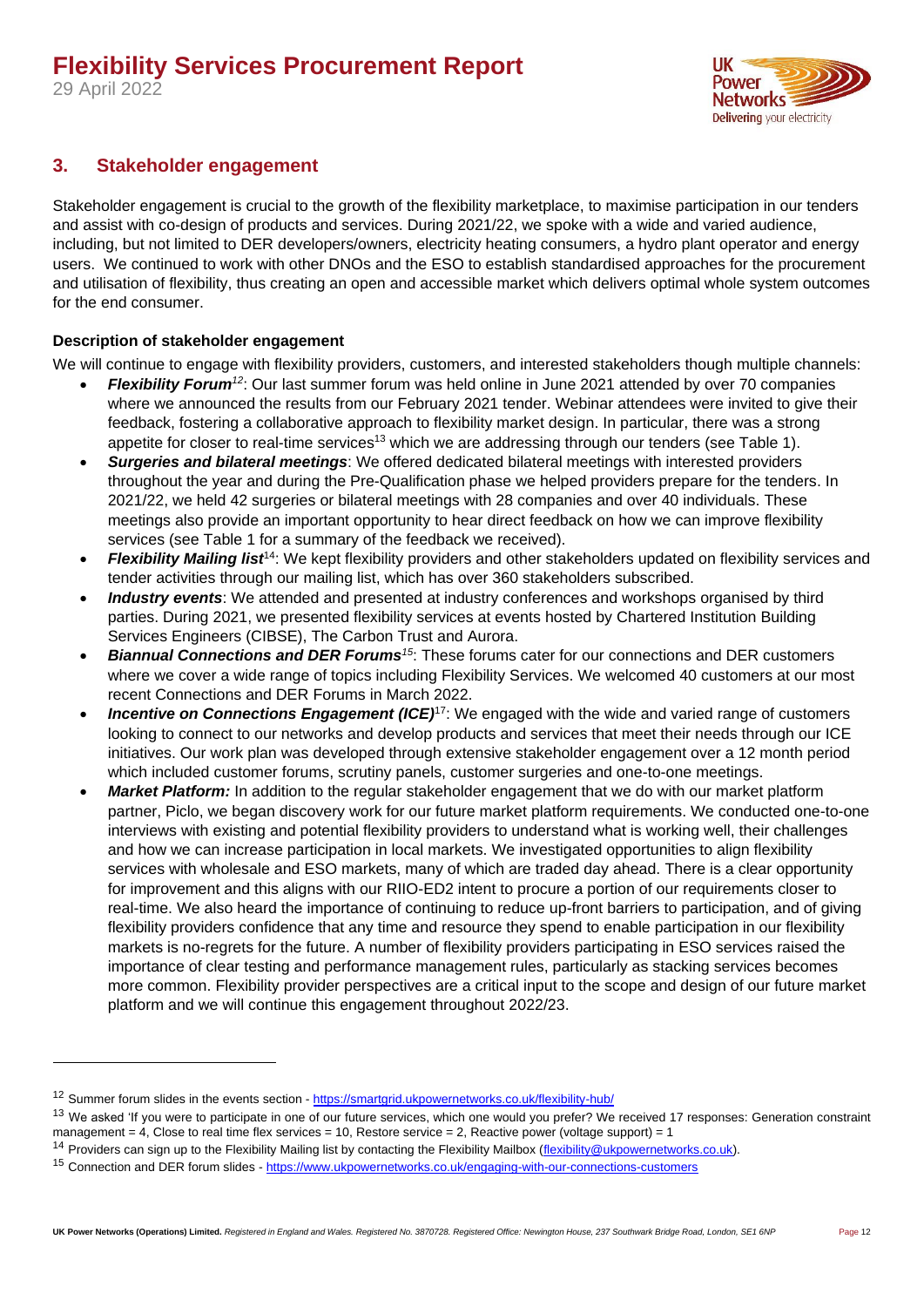29 April 2022



- *Open Data Portal*: We published our post tender information on our Open Data Portal. This provided a new route for flexibility providers to engage with DSO markets and enhanced transparency of information. Interested parties are able to layer multiple data sets (such as the Embedded Capacity Register), which allows them to visualise and appreciate how different elements of our network interact.
- *Social Media:* We launched a social media campaign during the pre-qualification phase to further broaden our audience for market communications.
- **Stakeholder Engagement and Consumer Vulnerability (SECV):** Every year we take the opportunity through the SECV Incentive to summarise how we engage with our wide range of stakeholders and address key consumer vulnerability issues. These reports can be found on our website<sup>16</sup>. We always encourage and are receptive to stakeholder feedback.

The more significant changes we have made to our offering based on market feedback in 2021/22 are set out in [Table 1.](#page-12-0)

| <b>Market feedback</b>                                            | <b>UK Power Networks' response</b>                                                                                                                                                                                                                                                                           |
|-------------------------------------------------------------------|--------------------------------------------------------------------------------------------------------------------------------------------------------------------------------------------------------------------------------------------------------------------------------------------------------------|
| Closer to real-time services and<br>forward contracts             | Tendering a combination of closer to real-time services through<br>the Dynamic product and forward contracts through the Secure<br>product to cater to different business and operational models.                                                                                                            |
| Short and long term contract<br>lengths                           | Offering a range of contract lengths from one to five years in our<br>2021 tender and future tenders.                                                                                                                                                                                                        |
| Lowering barriers to participation<br>for low carbon technologies | Using the findings from our Shift innovation project we are<br>offering a new baseline methodology to represent the<br>counterfactual to a dispatch instruction - the Home-based<br>Electric Vehicle Charging Baseline - is a diversified curve<br>representing non-smart charging from a single at-home EV. |
| Greater variety of products                                       | We identified new outage needs and ran three Expressions of<br>Interest which resulted in our first Restore contract. We have<br>introduced a standard internal template to capture the key<br>requirements of the outage to speed up the time it takes to<br>approach market.                               |
| Easier access to information                                      | Launched our Open Data Portal which allows users to overlay<br>flexibility requirements against other UK Power Networks open<br>source data such as the Embedded Capacity Register,<br>stimulating innovation and market development.                                                                        |
| Aligning participation criteria                                   | Accommodating half-hourly meter data to align with minimum<br>requirements of other markets.                                                                                                                                                                                                                 |
| Improving tendering process                                       | Simplification of tender documentation and improving bidding<br>experience for providers with large numbers of assets.                                                                                                                                                                                       |

#### <span id="page-12-0"></span>*Table 1: Responding to market feedback*

We collaborated with the ESO on Regional Development Programmes (RDP) and with the ESO and the other DNOs on the (ENA, Open Networks Project.

• *Open Networks Project*: The project managed through the ENA brings together all the UK and Ireland local distribution networks and transmission networks to standardise approaches, processes and to improve whole system coordination.

<sup>16</sup> <https://www.ukpowernetworks.co.uk/engagement/engaging-with-our-stakeholders>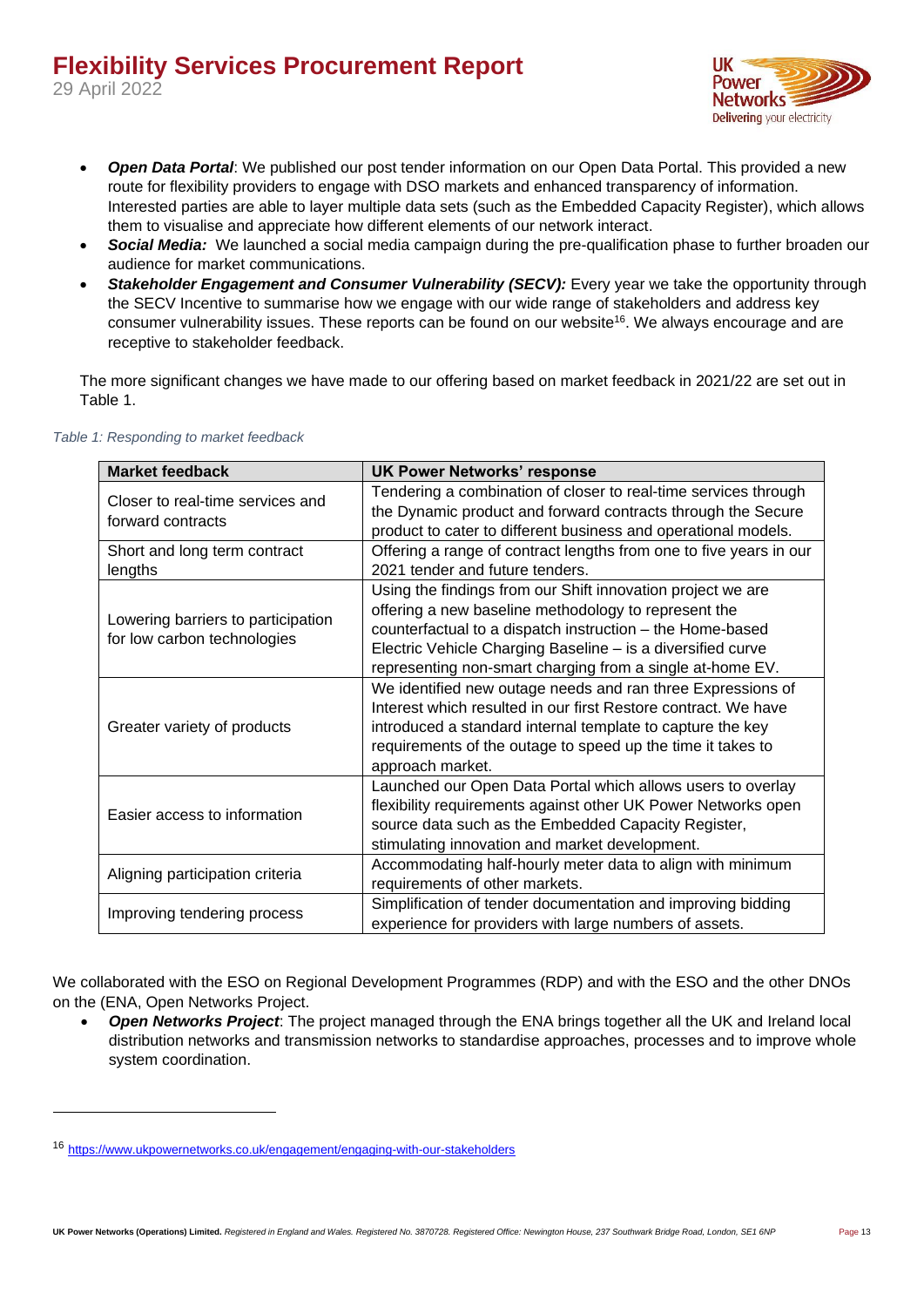

• *Regional Development Programmes*: We collaborated with the ESO on the South Coast RDP, which to date has enabled a further c.1GW of DER capacity to connect in the region. We began work on developing the service design and dispatch mechanisms to compliment the control and visibility element of these new customer connections. We also embarked on an accelerated RDP in our East Anglia area, where significant constraints on transmission capacity are driving seven year lead times for new connections. The work to date has initially targeted a new approach to modelling and accommodating high volumes of electricity storage looking to connect in the area, and is working with customers to test different options.

Through the Open Networks project we have worked closely with other DNOs, ESO and other stakeholders to establish common rules for procurement and use of flexibility over the last 12 months, the highlights include:

- *DSO CBA (2021 WS1A P1)*: Co-development of the CEM for network investment decisions to incorporate carbon value and identification of methodologies for incorporating option value. This tool is used to decide which intervention to procure to mitigate a reinforcement need, whether that be a flexibility service, an asset reinforcement or an alternative innovative solution.
- *Whole system CBA (2021 WS4 P1)*: Co-developing with other network companies a tool to enable the comparison of costs and benefits across different sectors, regulated and non-regulated stakeholders, and a number of scenarios.
- *Procurement processes (2021 WS1A P2)*: We investigated with other network companies the potential to create concurrent DNO and ESO procurement timelines.
- *Review of legacy ANM contracts, apportioning curtailment risk and curtailment information (2021 WS1A P3/P8/P9)*: Worked with other DNOs to develop exit guidance for customers, assess new methods for ANM curtailment apportionment and improve provision of curtailment information.
- *Standard flex contract (2021 WS1A P4)*: We co-developed a new version of the standard flexibility agreement which aligns DNO and ESO procurement.
- *Primacy rules for service conflicts (2021 WS1A P5):* Co-developing primacy principles for network coordination and co-optimisation.
- *Baselining (2021 WS1A P7)*: Developing a set of standardised baseline methodologies with other network companies and flexibility provider input. Delivering a baselining tool that can be used by the market and system operators to calculate baselines using the standard methodologies.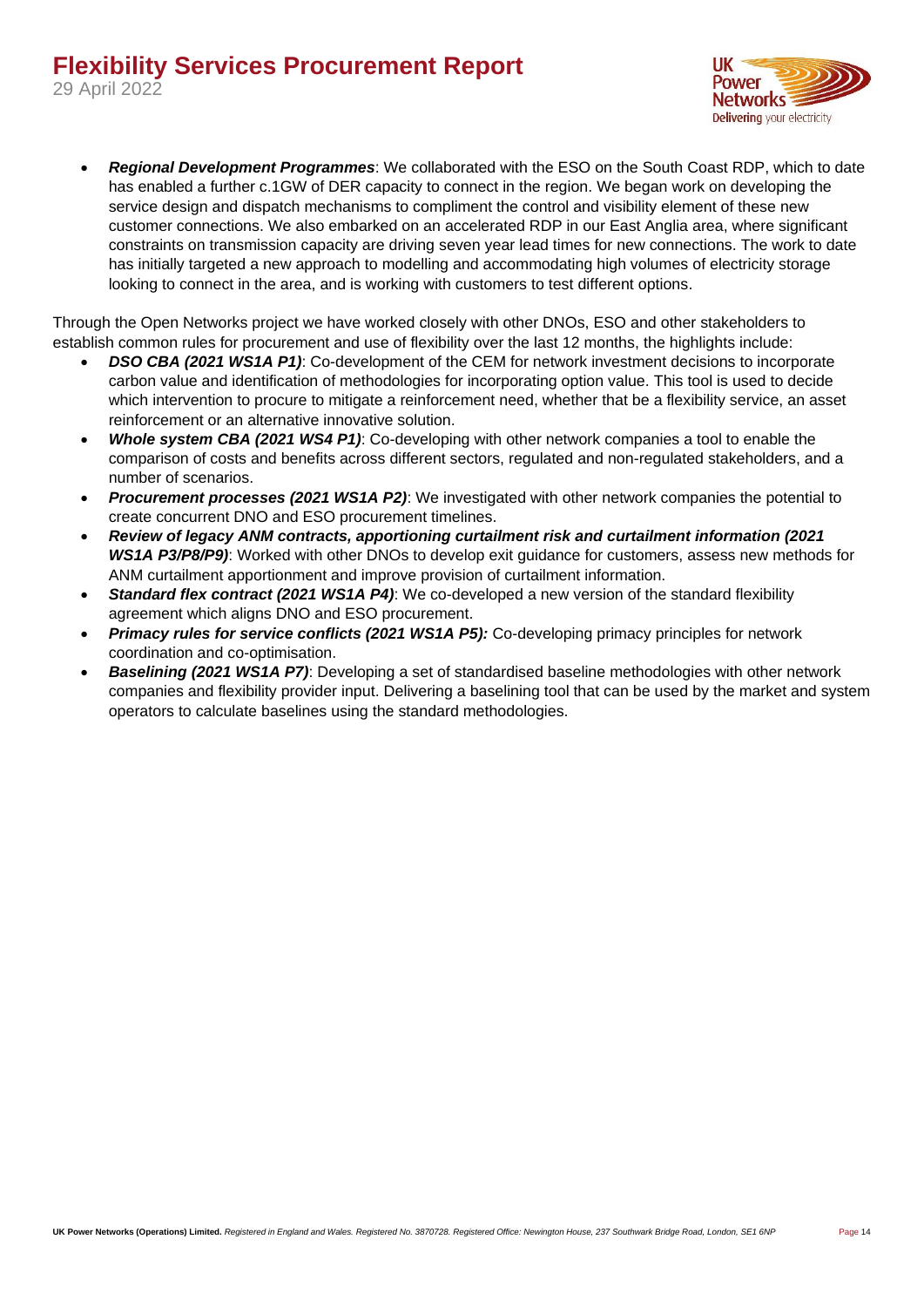29 April 2022



#### <span id="page-14-0"></span>**4. Economic viability**

#### <span id="page-14-1"></span>**Determining the level of flexibility services we required**

We identified sites by assessing the impact of load growth forecasts on our substations. These sites were forecasted to go over firm network capacity (the capacity guaranteed to be available under all probable operating conditions) between now and the end of the RIIO-ED2 period considering two peak demand forecast scenarios published in 2020. Note that these forecasts have since been updated in our DFES which we are using to determine flexibility requirements for future tenders and in our Network Development Plan (NDP)<sup>17</sup>. Our DFES is now generated through enhanced modelling and capture four different future load growth scenarios.

#### <span id="page-14-2"></span>**Ensuring flexibility services were the most economic solution**

We undertake the CBA using the CEM and supporting excel based CEM tool, which was developed through the Open Networks project to deliver consistency in how DNOs evaluate different network investment options used to market test flexibility solutions. The CEM is based on the Ofgem CBA, which we used to evaluate flexibility in 2020/21.

The methodology sets out to analyse the Net Present Value (NPV) of discounted cash flows of each solution. The difference between the NPV of the network reinforcement versus the NPV of the deferred reinforcement represents the amount that could be spent on flexibility services to achieve the deferral. The below simplified schematic shows this calculation where reinforcement has been deferred into year four.

Note that the actual CBA is more complex since it models the TOTEX (total expenditure) cash flow DNO funding model where a proportion of the expenditure is returned in the year it is incurred and the rest is returned over time. The CEM tool also enables consideration of multiple scenarios and deferral periods.

|                    | <b>NPV</b>                      | Year <sub>1</sub> | Year 2 | Year <sub>3</sub> | Year <sub>4</sub> |
|--------------------|---------------------------------|-------------------|--------|-------------------|-------------------|
| Baseline           | <b>NPV</b> Baseline             | Reinforcement     |        |                   |                   |
| Deferral           | <b>NPV</b> Deferral             |                   |        |                   | Reinforcement     |
| Flexibility budget | NPV <sub>Deferal-Baseline</sub> | Flex              | Flex   | Flex              |                   |
|                    |                                 |                   |        |                   |                   |

The flexibility budgets were converted into indicative prices to help the market translate value into offers by dividing the budget by the required availability and utilisation volumes. These volumes were determined from site-specific load profile analysis and forecasts. The site specific budgets and prices resulting from the CBA process can be found in the Revenue Ranges<sup>18</sup> spreadsheet which we published to the market ahead of the tender to increase transparency and help inform flexibility business models.

#### <span id="page-14-3"></span>**Assessment of competitive bidding**

We published our bid assessment methodology for the Secure product within the ITT documentation on the Flexibility Hub<sup>19</sup>. The assessment of bids seeks to meet the volume requirement, at a cost that is within budget and as economically as possible as shown in [Figure 4.](#page-15-0)

<sup>17</sup> <https://www.ukpowernetworks.co.uk/open-data-portal>

<sup>18</sup> Revenue Ranges spreadsheet available on the Flexibility Hub – <https://smartgrid.ukpowernetworks.co.uk/flexibility-hub/>

<sup>19</sup> <https://smartgrid.ukpowernetworks.co.uk/flexibility-hub/>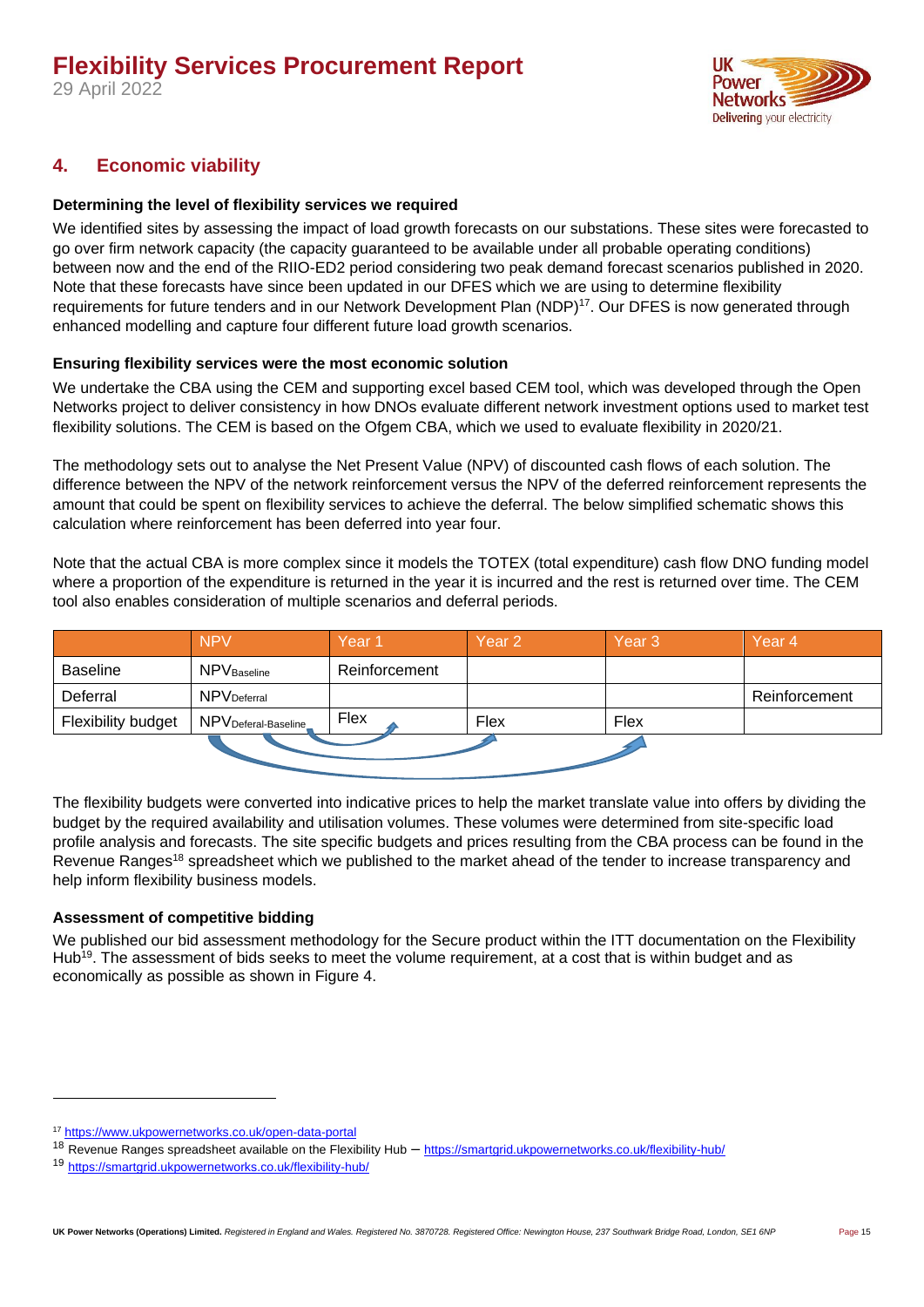29 April 2022



<span id="page-15-0"></span>

The comparable rate (in  $E/MWh$ ) is derived from the availability fee and utilisation fee as bid in by providers and allows comparison between bids. The detailed formulation can be found in the ITT. As an example to illustrate this methodology we provide a spreadsheet attachment detailing the bid assessment carried out at the Burwell Milton Arbury Histon flexibility zone in Appendix B.

For the Dynamic service, providers set their utilisation price. They can change their price on a monthly basis provided that it always remains below the site-specific ceiling price derived through the CBA. This ensures that when we dispatch, the flexibility provision is efficient relative to the reinforcement counterfactual. Where we have more than one Flexible Unit (FU)<sup>20</sup> in a flexibility zone, we will dispatch FUs in price order subject to security of supply and operability considerations (see [Figure 4\)](#page-15-0). This merit order approach to dispatch encourages providers to compete on utilisation price, thus driving further efficiencies.

For the Sustain product, we applied a fixed price across all competitions based on the typical reinforcement deferral value of an HV/LV substation. This pricing strategy is intended to simplify participation for small-scale flexibility providers.

 $^{20}$  A Flexible Unit is a group of DERs within the same flexibility zone that are aggregated together into a single controllable unit.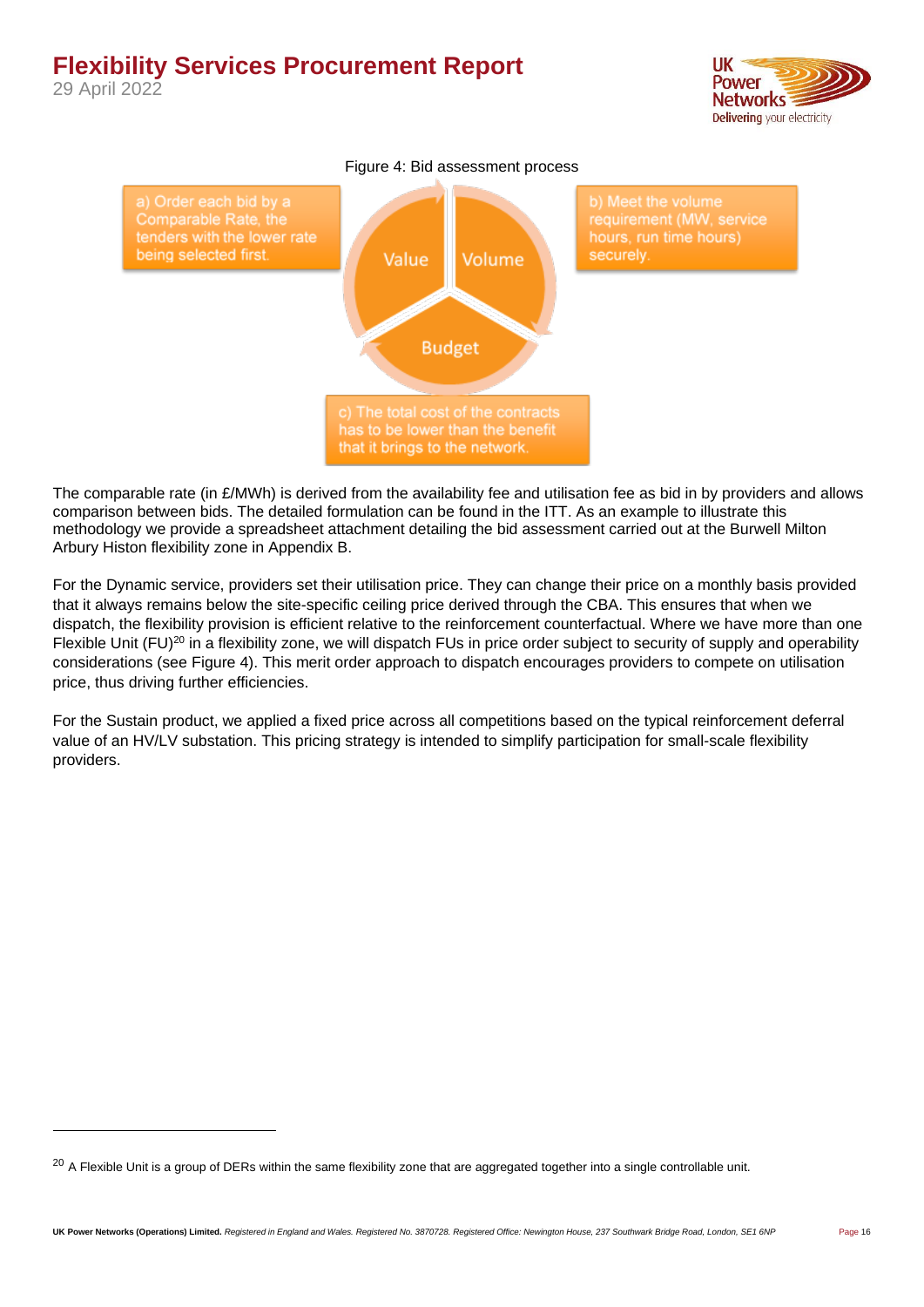

#### <span id="page-16-0"></span>**5. Carbon reporting**

Action 3.6 of the Smart Systems and Flexibility Plan 2021<sup>21</sup> calls for networks and system operators to develop consistent methodologies for carbon reporting as part of the 2022/23 SLC31E reports. To achieve this aim we are working through the ENA Open Networks project, Product 7, in 2022 which brings together the networks and ESO with guidance from BEIS and Ofgem to review best practice carbon accounting methodologies before developing a standardised approach which will be consulted with industry.

We have adopted the results from WPD's Pro Low Carbon innovation project which has calculated lifetime emission factors specifically for different DSO flexibility services technologies<sup>22</sup>. The emission factors incorporate operational impacts (direct emissions and consequential offset in grid generation) as well as non-operational impacts (embodied and end-of-life emissions) varying by the technology type. The results are presented in Table 2.

The calculation does not include the carbon impact of the flexibility counterfactual of network reinforcement. Since reinforcement has been deferred, and potentially avoided, there would be a carbon saving.

We calculate the total emissions over the last year by multiplying the energy delivered following a dispatch (from dispatchable solutions which generally excludes stand-alone renewables), grouped by technology type, by the lifetime emissions factor.

|                               | <b>Energy</b>          |                    | Emissions factor (gCO2e/kWh) | <b>Emissions kgCO2e</b> |                     |              |
|-------------------------------|------------------------|--------------------|------------------------------|-------------------------|---------------------|--------------|
| <b>Technology Type</b>        | delivered<br>$*$ (MWh) | <b>Operational</b> | Non-<br>operational          | <b>Operational</b>      | Non-<br>operational | <b>Total</b> |
| <b>Commercial DSR</b>         | 6.716                  | 68.11              | ۰                            | 457.4                   | -                   | 457.4        |
| Domestic battery<br>and solar | 2.366                  | 109.24             | 11.19                        | 258.5                   | 26.5                | 285.0        |
| Electric vehicle<br>chargers  | 1.817                  | 6.86               |                              | 12.5                    | -                   | 12.5         |
| Gas-fired<br>generation       | 296.753                | 113.78             | 2.52                         | 33,764.5                | 747.8               | 34,512.4     |
| <b>TOTAL</b>                  | 307.652                |                    |                              | 34,492.9                | 774.3               | 35,267.2     |

#### *Table 2: Carbon impact of flexibility services actions in 2021/22*

Energy delivered following dispatch for all flexibility products between Apr21-Mar22 inclusive. For dispatches yet to be settled, 100% delivery is assumed.

The methodology will change in next year's report following the outcome from Open Networks, Product 7. Therefore, the carbon emissions given in this report should be considered as illustrative. In next year's report we will rerun the calculation for 2021/22 using the updated methodology to allow for year-on-year comparison.

Based on our contracted technology type mix we are projecting a reduction in carbon intensity as more electric vehicle flexibility comes on-stream in future years and reducing the proportion of gas as a percentage of total contracted capacity.

<sup>&</sup>lt;sup>21</sup> Smart System and Flexibility Plan - https://www.gov.uk/government/publications/transitioning-to-a-net-zero-energy-system-smart-systems-andflexibility-plan-2021

<sup>&</sup>lt;sup>22</sup> Pro Low Carbon project derived lifetime emission factors for DSO flexibility services - <https://www.westernpower.co.uk/downloads-view/206428>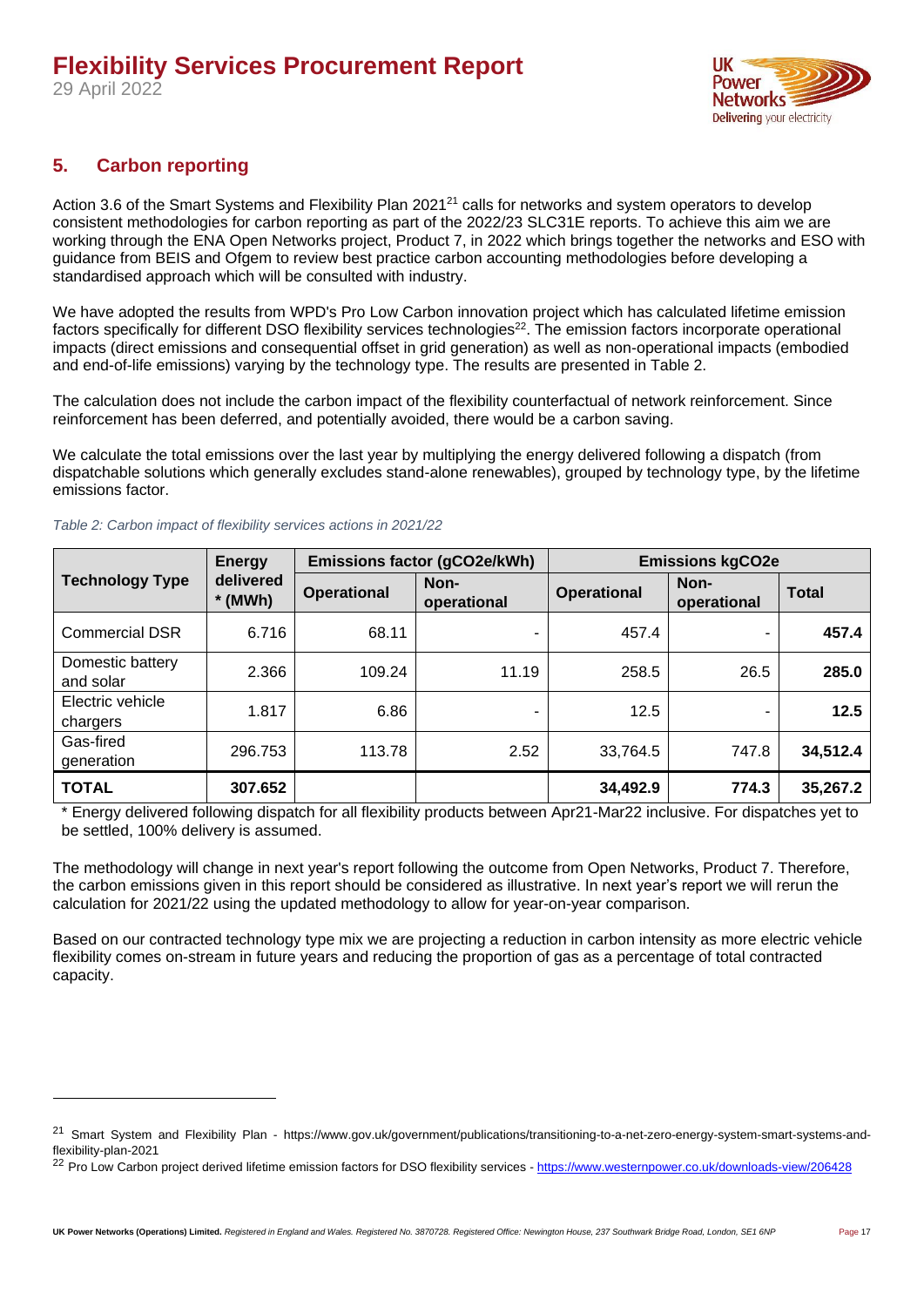29 April 2022



#### <span id="page-17-0"></span>**6. Key documents and references**

We have compiled this Procurement Statement as part of reporting requirements under SLC31E. We welcome any questions the reader may have on its contents. Please send these to [flexibility@ukpowernetworks.co.uk.](mailto:flexibility@ukpowernetworks.co.uk)

| <b>Key documents</b>                                           |                                                                                                                                                                                                                                                                                                                                                                                      |  |  |  |
|----------------------------------------------------------------|--------------------------------------------------------------------------------------------------------------------------------------------------------------------------------------------------------------------------------------------------------------------------------------------------------------------------------------------------------------------------------------|--|--|--|
| <b>Future Smart Consultation</b>                               | https://smartgrid.ukpowernetworks.co.uk/wp-content/uploads/2019/11/FutureSmart-<br><b>Consultation-Report.pdf</b>                                                                                                                                                                                                                                                                    |  |  |  |
| <b>Flexibility Roadmap</b>                                     | https://smartgrid.ukpowernetworks.co.uk/wp-content/uploads/2019/11/futuresmart-<br>flexibility-roadmap.pdf                                                                                                                                                                                                                                                                           |  |  |  |
| <b>Key websites</b>                                            |                                                                                                                                                                                                                                                                                                                                                                                      |  |  |  |
| <b>Flexibility Hub</b>                                         | https://smartgrid.ukpowernetworks.co.uk/flexibility-hub/                                                                                                                                                                                                                                                                                                                             |  |  |  |
| Piclo Flex                                                     | https://picloflex.com/                                                                                                                                                                                                                                                                                                                                                               |  |  |  |
| <b>Engagement</b>                                              |                                                                                                                                                                                                                                                                                                                                                                                      |  |  |  |
| <b>Flexibility Forum</b>                                       | Document Library>Events<br>https://smartgrid.ukpowernetworks.co.uk/flexibility-hub/                                                                                                                                                                                                                                                                                                  |  |  |  |
| <b>DER and Customer Forum</b>                                  | https://www.ukpowernetworks.co.uk/engaging-with-our-connections-customers                                                                                                                                                                                                                                                                                                            |  |  |  |
| <b>Piclo Webinars</b>                                          | https://support.picloflex.com/article/36-piclo-flex-webinars                                                                                                                                                                                                                                                                                                                         |  |  |  |
| Incentive on Connections<br>Engagement (ICE)                   | https://www.ukpowernetworks.co.uk/engaging-with-our-connections-customers                                                                                                                                                                                                                                                                                                            |  |  |  |
| Stakeholder Engagement<br>and Consumer Vulnerability<br>(SECV) | https://www.ukpowernetworks.co.uk/internet/en/have-your-say/events-<br>consultations/reports-presentations/                                                                                                                                                                                                                                                                          |  |  |  |
| <b>Market Information</b>                                      |                                                                                                                                                                                                                                                                                                                                                                                      |  |  |  |
| Live tenders                                                   | Piclo Flex https://picloflex.com/                                                                                                                                                                                                                                                                                                                                                    |  |  |  |
| Tender documentation and<br>methodologies                      | Document Library>Flexibility Services - Procurement February 2021>ITT+Appendices<br>https://smartgrid.ukpowernetworks.co.uk/flexibility-hub/                                                                                                                                                                                                                                         |  |  |  |
| Standard contract                                              | Document Library>Flexibility Services - Procurement February 2021>Appendix 1<br>https://smartgrid.ukpowernetworks.co.uk/wp-content/uploads/2020/12/Appendix-1-ENA-<br>Standard-Flexibility-Services-Agreement-PE1-0056-2020-rev-1.1.pdf<br>Document Library>Flexibility Services - Procurement February 2021>ITT Appendix 6 -                                                        |  |  |  |
| Revenue Range                                                  | revenue ranges<br>https://smartgrid.ukpowernetworks.co.uk/wp-content/uploads/2020/11/Appendix-6-                                                                                                                                                                                                                                                                                     |  |  |  |
| Post-tender market reporting                                   | Revenue-Ranges v1.0.xlsx<br>Document Library>Flexibility Services - Procurement April 2020>Post Tender Report<br>and Bids<br>https://smartgrid.ukpowernetworks.co.uk/wp-content/uploads/2020/06/Flexibility-<br>Services-Post-Tender-Report-17-June-2020.pdf<br>https://smartgrid.ukpowernetworks.co.uk/wp-content/uploads/2020/07/Flexibility-Post-<br>Tender-Report-Bids-2020.xlsx |  |  |  |
| <b>Embedded Capacity Register</b><br>(ECR)                     | https://www.ukpowernetworks.co.uk/electricity/distribution-energy-resources/the-<br>embedded-capacity-register                                                                                                                                                                                                                                                                       |  |  |  |